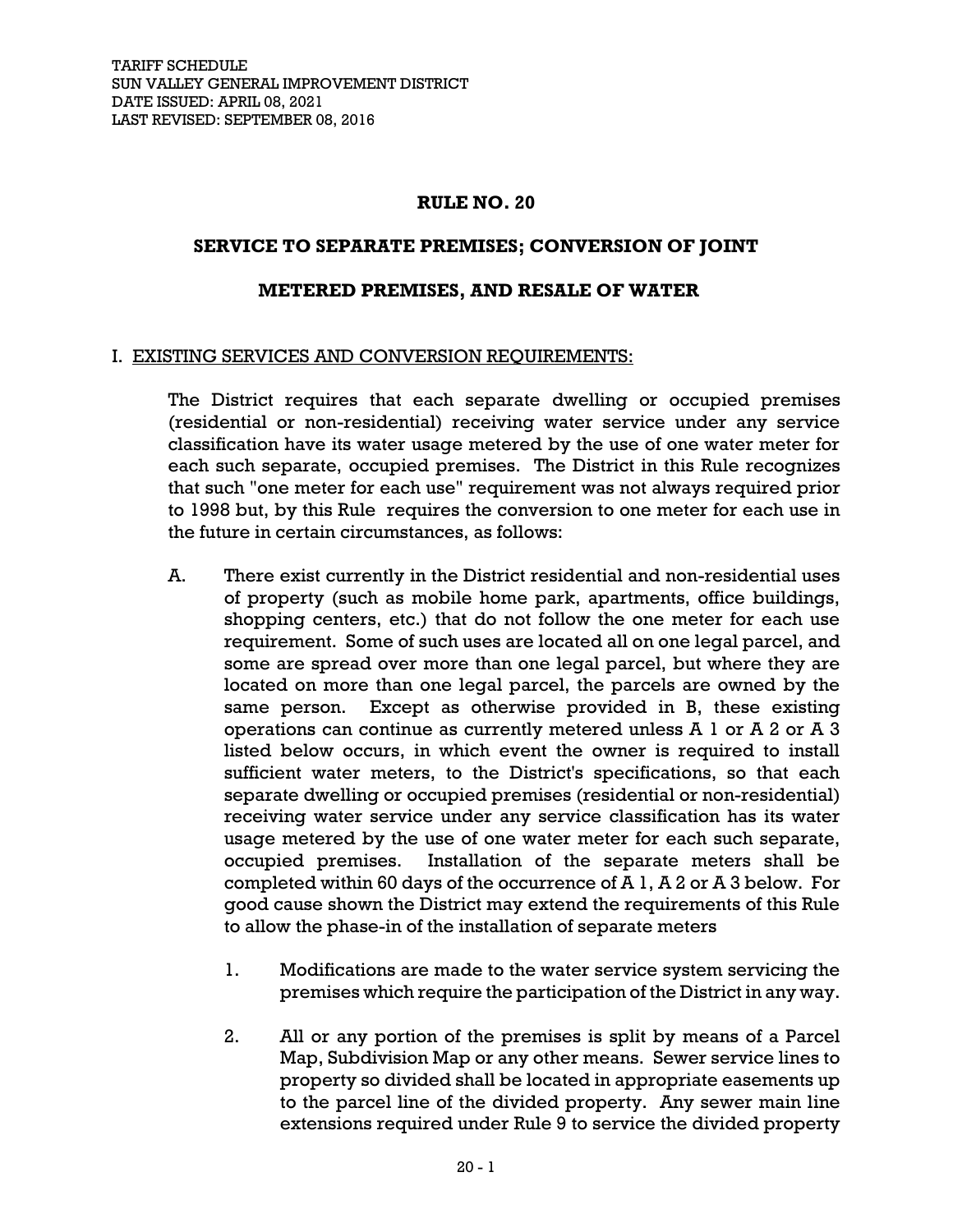shall be located in District-approved easements in favor of the District.

3. All or any portion of the premises is sold or otherwise conveyed, voluntarily or involuntarily, by contract of sale or otherwise, which results, in law or equity, in a divestiture of the record owner's legal or equitable interest in the subject premises.

# B. CONVERSION NOT REQUIRED:

- 1. No conversion shall be required under this Rule for single family dwelling units (including but not limited to detached accessory dwellings, detached accessory structures, guest buildings, or duplexes) on single family residentially zoned property and receiving water service from the District via a joint water meter prior to 1998. This exemption does not apply to any joint metered property that is or was split, or further split, by Parcel Map, Subdivision Map or any other means subsequent to February 12, 1998. Further, while joint-metered property otherwise subject to this exemption may be sold or otherwise conveyed per I.A.3, new owner(s) will be required to bring the property into compliance with the one water meter for each separate occupied premises requirement of this Rule.
- 2. Proof of eligibility for exemption from conversion must be provided by the property owner to the District by way of a copy of a pre-1998 County permit, a pre-1998 aerial photo indicating the joint metered property, a pre-1998 water bill indicating multiple service to the joint metered property or other proof acceptable to the District.

# C. BILLS FOR WATER AND SEWER:

The responsibility for payment of charges for water and/or sewer service furnished to premises using a joint meter for several residential and/or non-residential uses is the responsibility of the owner of the real property. Where there is an existing joint meter serving residential or non-residential customers and the improvements are located on separate legal parcels owned by different persons, all owners of the parcels are jointly and severally liable for the full charges despite the fact that the bill is sent to only one of the owners. Individual billings shall not be supplied to additional residents, tenants or occupants of joint metered residential property since the resident of the main structure/property owner is fully responsible for payment of such bills.